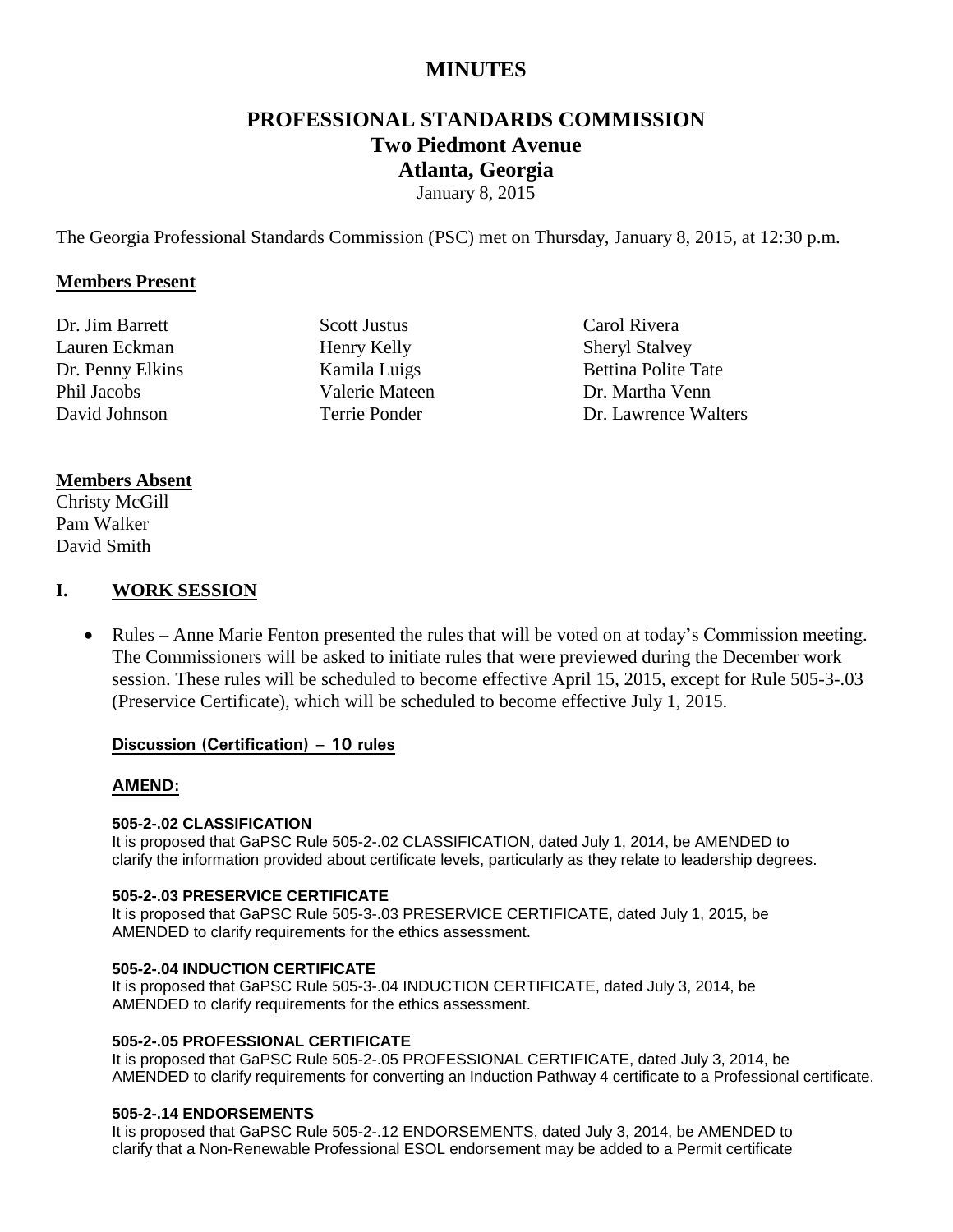in a foreign language field, in accordance with established Certification Division practice.

#### **505-2-.19 SUPPORT PERSONNEL LICENSE**

It is proposed that GaPSC Rule 505-2-.19 SUPPORT PERSONNEL LICENSE, dated July 1, 2014, be AMENDED to clarify the requirements for this license.

#### **505-2-.24 SPECIAL GEORGIA REQUIREMENTS**

It is proposed that GaPSC Rule 505-2-.24 SPECIAL GEORGIA REQUIREMENTS, dated January 1, 2015, be AMENDED to clarify the Educator Ethics Assessment requirement and revise the Content Pedagogy requirement.

#### **505-2-.26 CERTIFICATION AND LICENSURE ASSESSMENTS**

It is proposed that GaPSC Rule 505-3-.26 CERTIFICATION AND LICENSURE ASSESSMENTS, dated July 1, 2014, be AMENDED to clarify requirements for the ethics assessment.

#### **505-2-.33 CERTIFICATE UPGRADE**

It is proposed that GaPSC Rule 505-2-.41 EDUCATOR CERTIFICATE UPGRADES, dated July 3, 2014, be AMENDED to clarify the grandfathering period for transition fields, the options for completing an in-field upgrade, and the application of upgrades to the general or leader level of certificates.

#### **505-2-.144 SCHOOL COUNSELING**

It is proposed that GaPSC Rule 505-2-.144 SCHOOL COUNSELING, dated July 1, 2014, be AMENDED to adjust the numbering in the rule.

#### **Discussion (Educator Preparation) – 3 rules**

#### **Rescind:**

#### **505-3-.78 EDUCATIONAL LEADERSHIP CONVERSION PROCESS**

It is proposed that GaPSC rule 505-3-.78, EDUCATIONAL LEADERSHIP CONVERSION PROCESS, dated May 15, 2014, be REPEALED as this rule is no longer needed.

#### **Rescind and Initiate:**

#### **505-3-.77 EDUCATIONAL LEADERSHIP PROGRAM**

It is proposed that GaPSC Rule 505-3-.77 EDUCATIONAL LEADERSHIP PROGRAM, dated May 15, 2014, be REPEALED and that a new rule with the same name and number be INITIATED. This new rule further develops and articulates standards and expectations for the educational leadership preparation program as well as creates a two-tiered preparation structure.

#### **505-3-.76 ALTERNATIVE PREPARATION FOR EDUCATIONAL LEADERSHIP PROGRAM**

It is proposed that GaPSC Rule 505-3-.76 ALTERNATIVE PREPARATION FOR EDUCATIONAL LEADERSHIP PROGRAM, dated July 3, 2014, be REPEALED and that a new rule with the same name and number be INITIATED. This new rule further develops and articulates standards and expectations for the non-traditional educational leadership preparation program as well as creates a two-tiered preparation structure.

Regarding the Educator Preparation Rule 505-3-.76, Alternative Preparation for Educational Leadership Program, as you know from previous work sessions, we want to rescind the present rule that was a response to Georgia's Race To The Top commitment and replace with a revised rule that will more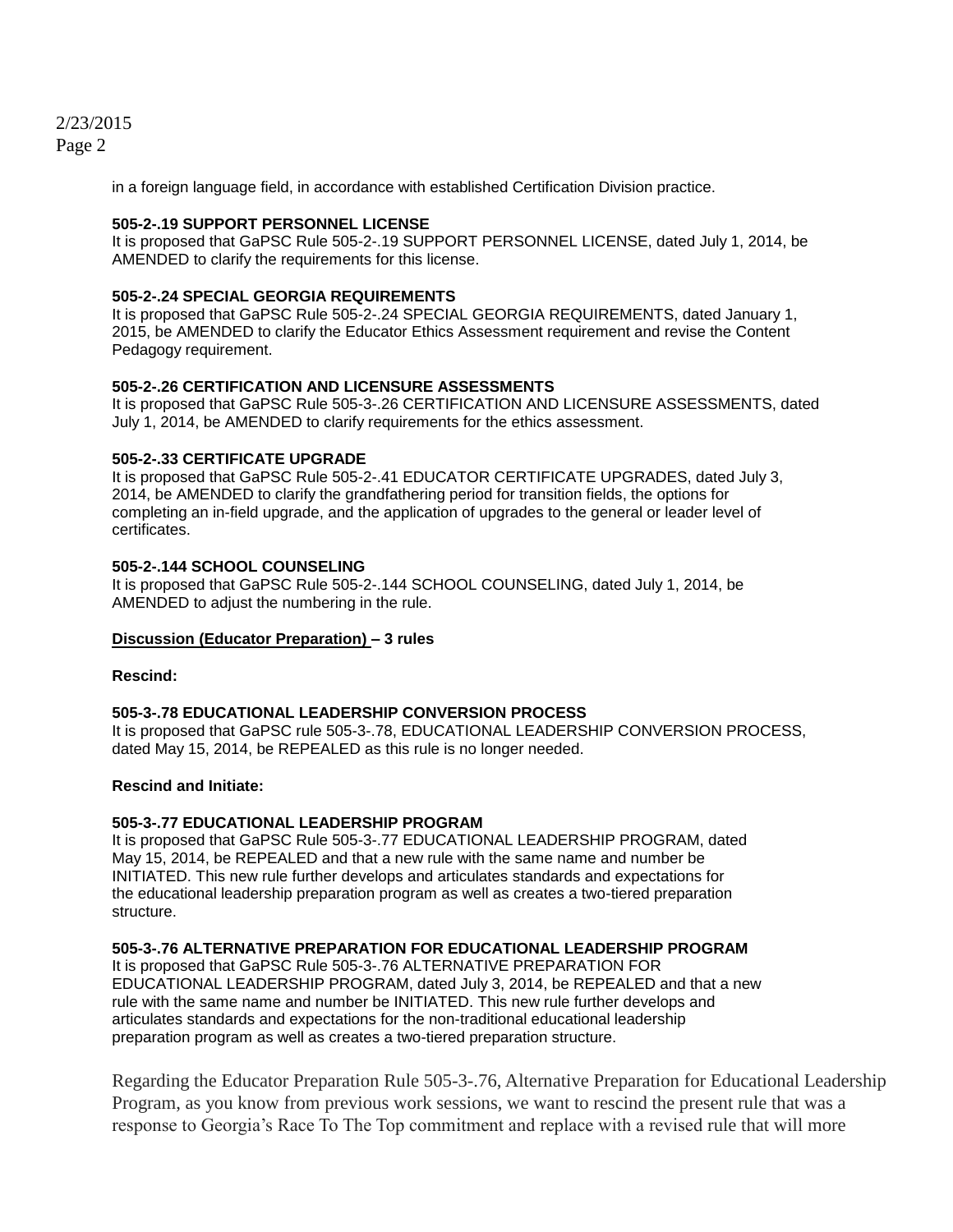> closely align the structure of alternative programs to that of the proposed two-tier traditional leadership programs.

> Commissioners were asked to initiate rule 505-3-.76 that will replace the current alternative preparation for leaders rule, and as part of this motion, no more than five (5) program providers will be approved. In addition, data will be collected and analyzed yearly to determine the effectiveness of these programs during a three-year pilot phase.

> All the rules action will be brought to Commissioners in two proposed motions 1) one that includes all rules actions as described, except the initiation of 505-3-.76 (Alternative Preparation for Educational Leaders); and 2) one to initiate the Alternative Preparation for Educational Leaders Program Rule (505- 3-.76) as described.

- Executive Secretary Report
	- a) Dr. Martha Venn, Vice President, Provost of Middle Georgia State College to the Commission was given a warm welcome to the Commission
	- b) Lauren Eckman was recognized as the Keynote Speaker at the Impacting Student Learning Conference.
	- c) The May 14-15 Commission retreat was
	- d) Dr. David Hill and Kelli Young began their overview of Tiered Certification. They concluded the overview at the information session held after the Commission meeting.
- Chair Report
	- a) Chair Elkins Also welcomed Dr. Martha Venn to the Commission.
	- b) Chair Elkins thanked Vice Chair Kami Luigs for chairing the December 2014 Commission meeting.
	- c) Chair Elkins mentioned that Jack Shonkoff, Professor of Child Health and Development at Harvard University visited Mercer University. Professor Shonkoff was speaking about innovation and said that it is always important, "To be constructively dissatisfied with the best we have ever been." We are always looking to improve. It is important to hear discussions such as the discussion we are hearing and having on the Alternative Leadership Preparation rule so that all voices are heard and we strive to do better.
	- **d)** Chair Elkins spoke briefly about the work that the PSC has done in positioning Georgia in terms of implementing the Federal regulations for teacher preparation programs according to the timeline that they are proposing.

## **II. CALL TO ORDER**

Chair Elkins called the meeting to order at 12:30 p.m. and led the Pledge of Allegiance to the U.S. flag and a moment of silence.

## **III. ADOPTION OF AGENDA**

Chair Dr. Elkins called for approval of the agenda.

**MOTION:** (Phil Jacobs / Valerie Mateen) To approve the agenda.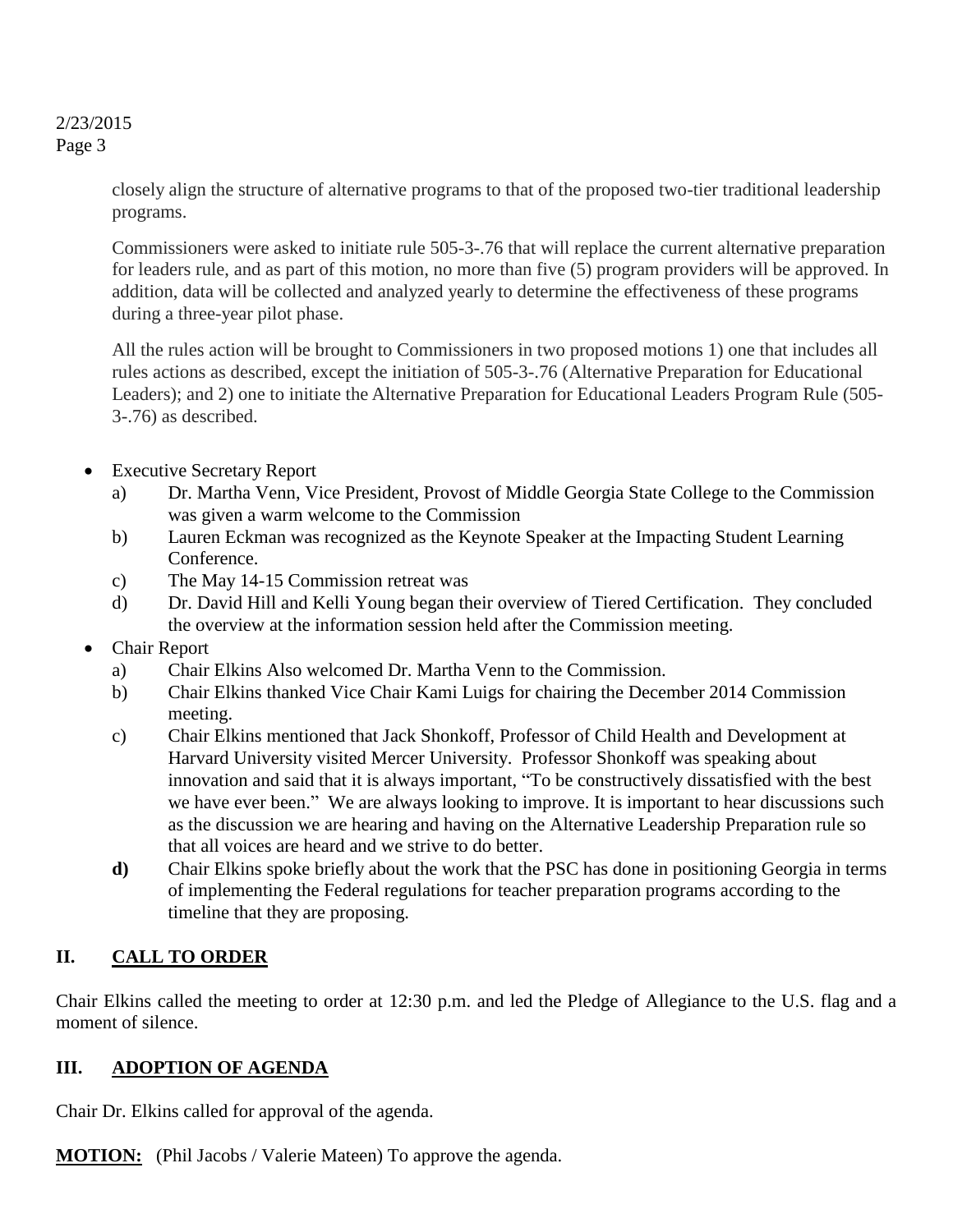### **PSC ACTION:** Approved

## **IV. APPROVAL OF MINUTES**

Chair Elkins called for approval of the minutes from the December 11, 2014, Commission meeting.

## **PSC ACTION**: Approved

### **V. VISITORS**

Chair Dr. Elkins welcomed the visitors.

- Leonard Williams, Professional Association of Georgia Educators
- Fred Kittle, member of Bartow County School Board
- Tayia Donald, Georgia Association of Educators (GAE)

## **VI. COMMITTEE REPORTS**

#### **A. Ethics and Professional Conduct --Recommendations and Actions on Cases**

Vice Chair Bettina Polite-Tate of the Educator Ethics Review Committee (EERC), gave a preliminary review of the Cases.

1. Ms. Polite-Tate reported that the Committee reviewed 24 *Probable Cause* cases during its January 8, 2015, meeting and brought the following recommendations on behalf of the Committee:

| <b>CASE</b>    | <b>STANDARDS</b><br><b>VIOLATED</b> | <b>RECOMMENDATION</b> | <b>OPPOSED/</b><br><b>ABSTAINED</b>         |
|----------------|-------------------------------------|-----------------------|---------------------------------------------|
| 12-2-896       | 1,3,10                              | Suspension - 1 yr     |                                             |
| 12-2-901       | 2, 10                               | Suspension - 15 days  | Opposed: H. Kelly                           |
| 12-3-1026      | 1, 10                               | Revoke                |                                             |
| 13-3-894       | 4,5,10                              | Revoke                |                                             |
| 13-6-1226      | 4, 5, 10                            | Revoke                |                                             |
| 14-3-659       | 9,10                                | Revoke                | Opposed: H. Kelly, L.<br>Eckman, D. Johnson |
| $14 - 3 - 660$ | 9, 10                               | <b>NPC</b>            |                                             |
| $14 - 3 - 662$ | 9,10                                | <b>NPC</b>            |                                             |
| $14 - 3 - 663$ | 10                                  | Revoke                | Opposed: H. Kelly                           |
| 14-7-49        | 2, 10                               | Suspension - 1 yr     |                                             |
| $14 - 7 - 64$  | 4, 5, 10                            | Suspension - 2 yrs    |                                             |
| 14-7-129       | 1, 10                               | <b>Extend Pending</b> |                                             |
|                |                                     | <b>Criminal Case</b>  | Opposed: S. Justus                          |

- Linda Fortson, Warren Fortson Law Office
- Carmen Hernandez, Office of Planning and Budget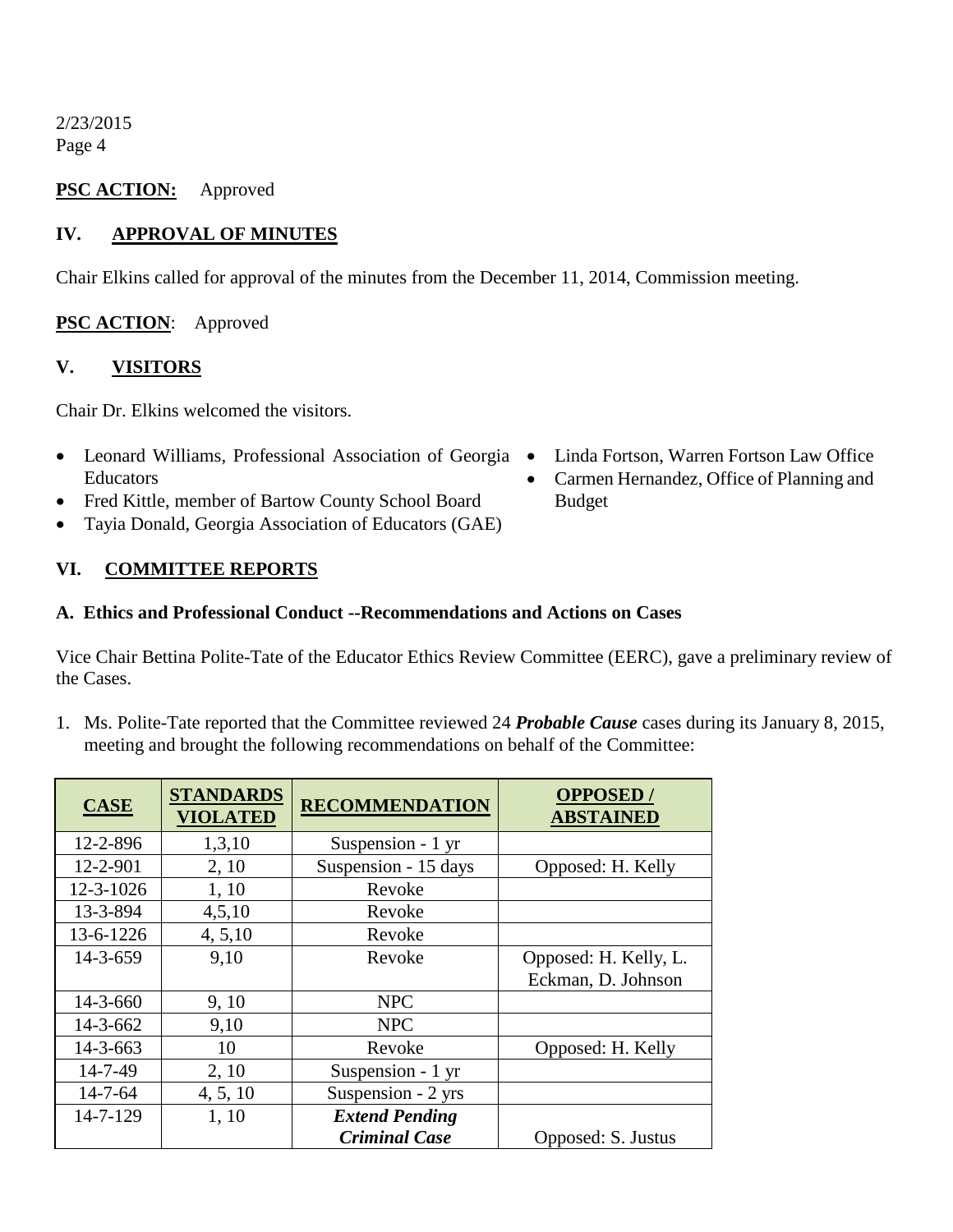| <b>CASE</b> | <b>STANDARDS</b><br><b>VIOLATED</b> | <b>RECOMMENDATION</b> | <b>OPPOSED</b> /<br><b>ABSTAINED</b> |
|-------------|-------------------------------------|-----------------------|--------------------------------------|
| 14-9-214    | 2,10                                | Revoke                |                                      |
| 14-9-215    | 2,10                                | Revoke                |                                      |
| 14-9-225    | 4,10                                | Suspension - 20 days  |                                      |
| 14-9-226    | 4,10                                | Suspension - 20 days  |                                      |
| 14-9-269    | 3, 10                               | Suspension - 1 yr     | Abstain: B. Tate                     |
| 14-9-273    | 2,10                                | Suspension - 30 days  |                                      |
| 14-9-284    | 4,5,10                              | Suspension - 1 yr     |                                      |
| 14-10-298   | 10                                  | <b>NPC</b>            | Opposed: H. Kelly                    |
| 14-10-309   | 2,9,10                              | Revoke                |                                      |
| 14-10-319   | 7,10,11                             | Suspension - 20 days  |                                      |
| 14-10-352   | 7,10                                | <b>NPC</b>            |                                      |
| 14-11-375   | 3,10                                | Suspension - 2 yrs    | Abstain: J. Barrett                  |

2. Ms. Polite-Tate reported that the Educator Ethics Review Committee reviewed 6 *Settlement Agreements* and brought the following recommendations on behalf of the Committee:

| <b>CASE</b>    | <b>SANCTION</b>      | <b>EERC RECOMMENDATION</b> |
|----------------|----------------------|----------------------------|
| 14-5-834       | Suspension - 90 days | Accept                     |
| 14-6-953       | Suspension - 60 days | Accept                     |
| 14-6-1018      | Suspension - 20 days | Accept                     |
| $14 - 7 - 45$  | Reprimand            | Accept                     |
| $14 - 7 - 77$  | Reprimand            | Accept                     |
| $14 - 8 - 145$ | Revocation           | Accept                     |

3. Ms. Polite-Tate reported that the Educator Ethics Review Committee reviewed 10 *Negotiated Settlement Agreements* and brought the following recommendations on behalf of the Committee:

| <b>CASE</b>    | <b>NEGOTIATED</b><br><b>SANCTION</b> | <b>EERC RECOMMENDATION</b> |  |  |
|----------------|--------------------------------------|----------------------------|--|--|
| $11 - 8 - 138$ | Suspension - 90 days                 | Accept                     |  |  |
| $11 - 8 - 165$ | Warning                              | Accept                     |  |  |
| 13-6-1144      | Warning                              | Accept                     |  |  |
| 13-6-1237      | Reprimand                            | Accept                     |  |  |
| 13-11-307      | <b>NPC</b>                           | Accept                     |  |  |
| $14 - 1 - 476$ | Reprimand                            | Accept                     |  |  |
| 14-3-642       | Reprimand                            | Accept                     |  |  |
| 14-5-907       | Suspension - 10 days                 | Accept                     |  |  |
| 14-6-947       | Suspension - 1 year                  | Accept                     |  |  |
| 14-6-1041      | <b>NPC</b>                           | Accept                     |  |  |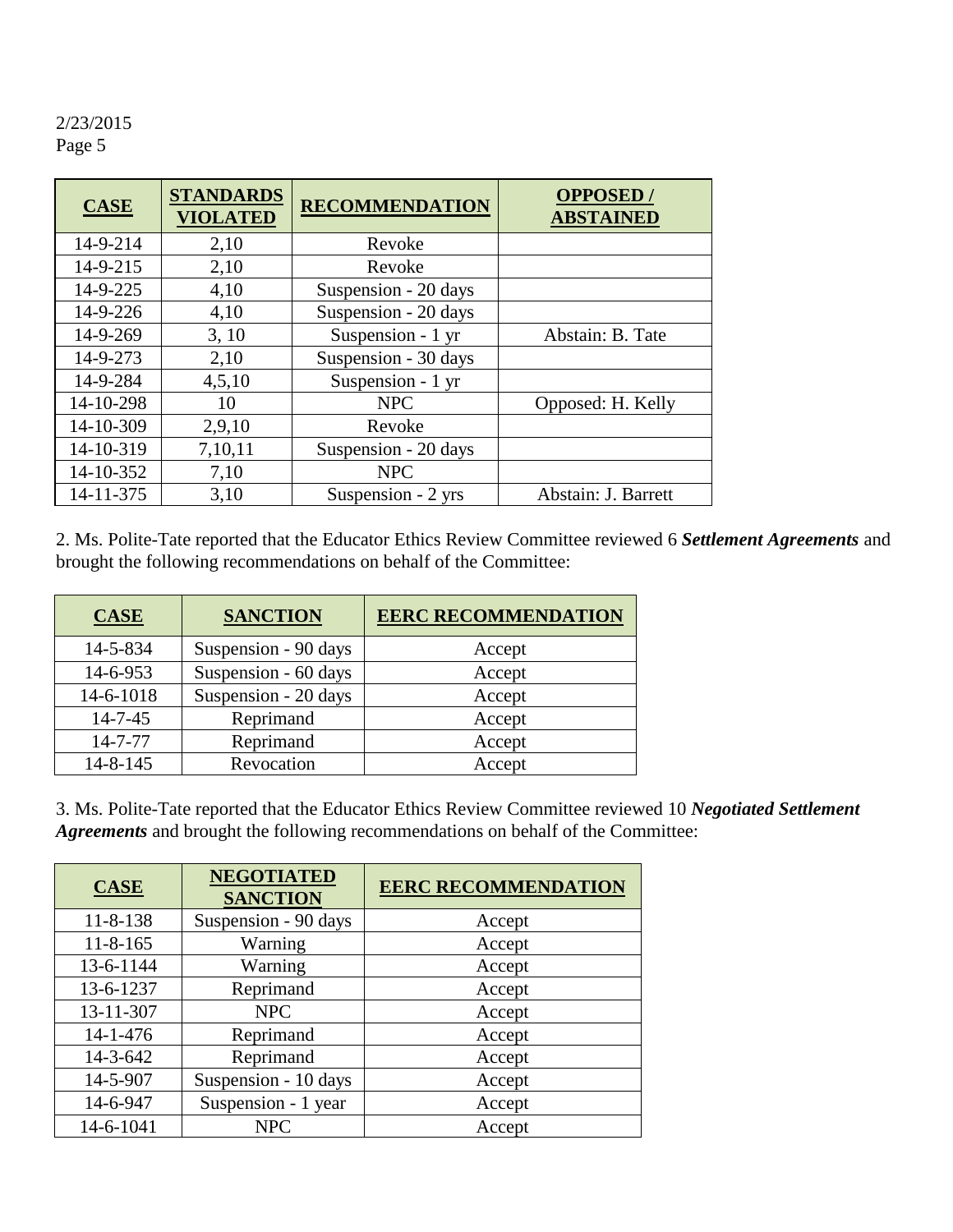4. The Educator Ethics Review Committee recommended approval of the *Preliminary Investigative Determination Report* consisting of 61 new complaints received during the months of December 2014 and January 2015.

## 5. **VOLUNTARY SURRENDER**

The Educator Ethics Review Committee recommended approval of the 2 Voluntary Surrenders listed below in which an Educator/Applicant voluntarily accepted a sanction of Revocation prior to the submission of an investigative case summary for a Probable Cause Determination.

| <b>CASE</b> | <b>STANDARDS</b><br>VIOLATED | <b>SANCTION</b>            | <b>EERC</b><br><b>RECOMMENDATION</b> |
|-------------|------------------------------|----------------------------|--------------------------------------|
| 14-8-174    | 2, 10                        | <b>Voluntary Surrender</b> | Accept                               |
| 14-11-395   |                              | <b>Voluntary Surrender</b> | Accept                               |

## 6. **EXTENSIONS – PRELIMINARY INVESTIGATIVE DETERMINATIONS**

The Educator Ethics Review Committee recommended approval of the 28 Extensions - Preliminary Investigative Determinations consisting of the following:

| 14-12-490 | 14-12-494 | 14-12-502      | $15 - 1 - 511$ | $15 - 1 - 515$ | 15-1-519 | $15 - 1 - 523$ |
|-----------|-----------|----------------|----------------|----------------|----------|----------------|
| 14-12-491 | 14-12-497 | $15 - 1 - 508$ | $15 - 1 - 512$ | $15 - 1 - 516$ | 15-1-520 | $15 - 1 - 524$ |
| 14-12-492 | 14-12-500 | $15 - 1 - 509$ | $15 - 1 - 513$ | $15 - 1 - 517$ | 15-1-521 | $15 - 1 - 525$ |
| 14-12-493 | 14-12-501 | $15 - 1 - 510$ | $15 - 1 - 514$ | 15-1-518       | 15-1-522 | $15 - 1 - 526$ |

## 7. **EXTENSIONS - INVESTIGATIONS**

The Educator Ethics Review Committee recommended granting and *Investigative Extension* to the following 167 cases:

| <b>WRITTEN COMPLAINT EXTENSIONS</b> |           |           |          |                |               |                |           |
|-------------------------------------|-----------|-----------|----------|----------------|---------------|----------------|-----------|
| $11 - 8 - 130$                      | 13-2-778  | 13-11-312 | 14-3-593 | 14-5-830       | 14-7-22       | 14-8-151       | 14-9-268  |
| $11 - 8 - 200$                      | 13-3-838  | 13-11-327 | 14-3-633 | 14-5-838       | $14 - 7 - 38$ | 14-8-156       | 14-9-270  |
| 11-9-337                            | 13-3-865  | 13-11-356 | 14-3-635 | 14-5-863       | $14 - 7 - 54$ | 14-8-156       | 14-9-271  |
| 11-9-343                            | 13-3-869  | 13-11-370 | 14-3-644 | 14-5-891       | $14 - 7 - 66$ | 14-8-157       | 14-9-272  |
| 11-9-392                            | 13-3-878  | 13-12-373 | 14-3-645 | 14-5-897       | $14 - 7 - 67$ | $14 - 8 - 164$ | 14-9-276  |
| 11-9-398                            | 13-3-891  | 13-12-375 | 14-3-654 | 14-5-898       | 14-7-68       | 14-8-169       | 14-9-277  |
| 11-9-399                            | 13-4-983  | 13-12-376 | 14-3-655 | 14-5-903       | 14-7-69       | 14-8-172       | 14-10-286 |
| 11-9-402                            | 13-4-1016 | 13-12-377 | 14-3-680 | 14-5-905       | 14-7-97       | 14-8-174       | 14-10-289 |
| 11-9-455                            | 13-5-1032 | 13-12-379 | 14-4-723 | 14-5-914       | 14-7-107      | 14-8-178       | 14-10-293 |
| 11-9-456                            | 13-5-1043 | 13-12-408 | 14-4-737 | 14-6-938       | 14-7-107      | 14-8-179       | 14-10-300 |
| 11-9-457                            | 13-5-1049 | 13-12-423 | 14-4-744 | 14-6-939       | 14-7-109      | 14-9-189       | 14-10-303 |
| 11-9-458                            | 13-5-1076 | 13-12-424 | 14-4-752 | $14 - 6 - 940$ | 14-7-121      | 14-9-212       | 14-10-304 |
| 11-9-459                            | 13-6-1176 | 13-12-425 | 14-4-757 | 14-6-942       | 14-7-121      | 14-9-216       | 14-10-305 |
| 11-12-702                           | 13-6-1199 | 14-1-444  | 14-4-762 | 14-6-944       | 14-7-123      | 14-9-217       | 14-10-307 |
| 12-4-1120                           | 13-6-1207 | 14-1-480  | 14-4-766 | 14-6-950       | 14-7-135      | 14-9-218       | 14-10-308 |
| 12-4-1133                           | 13-6-1209 | 14-2-516  | 14-4-767 | 14-6-964       | 14-8-136      | 14-9-219       | 14-10-321 |
| 12-7-111                            | 13-6-1231 | 14-2-558  | 14-4-772 | 14-6-969       | 14-8-139      | 14-9-244       | 14-10-347 |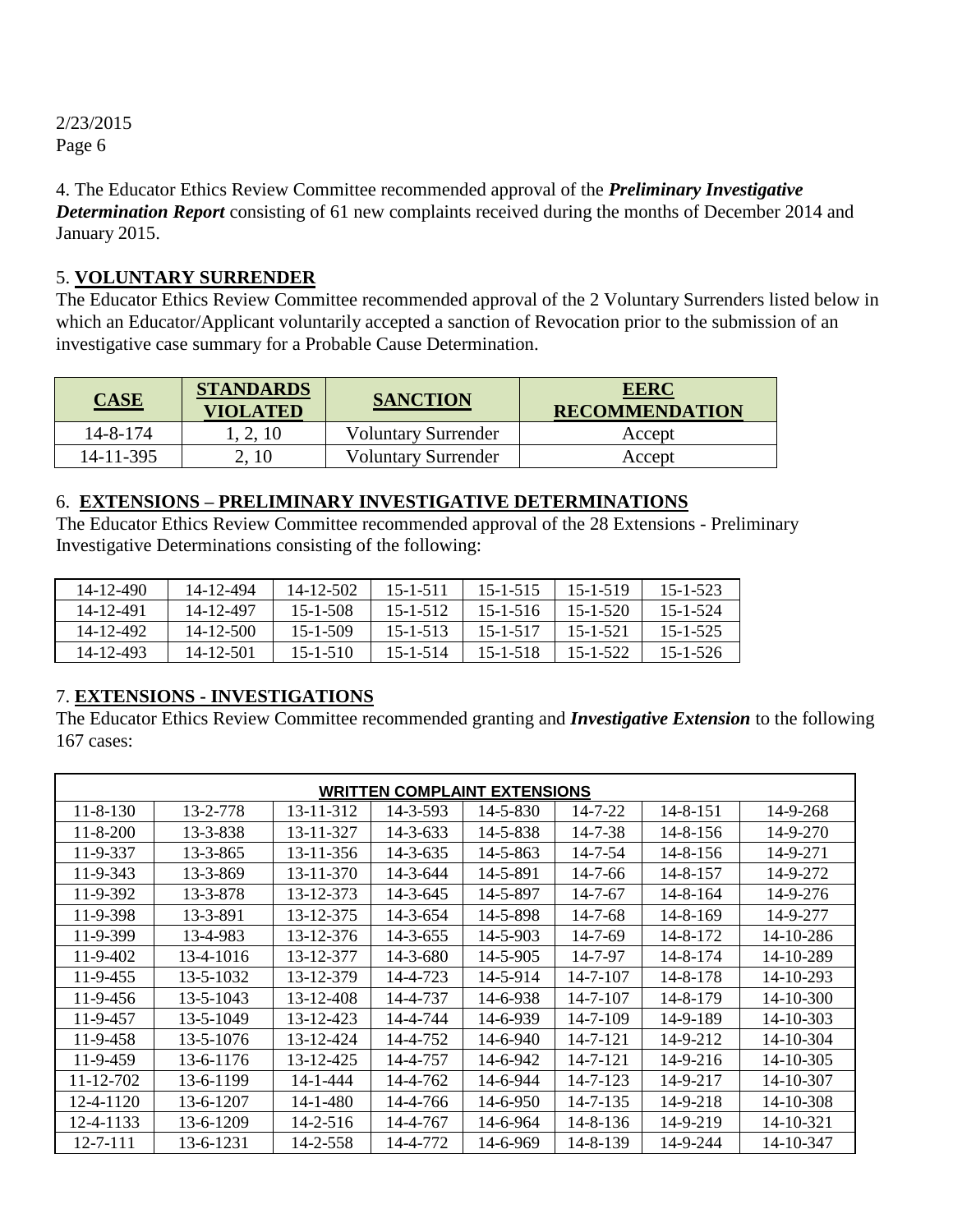| <b>WRITTEN COMPLAINT EXTENSIONS</b> |               |                |                |           |          |          |                 |
|-------------------------------------|---------------|----------------|----------------|-----------|----------|----------|-----------------|
| $12 - 7 - 112$                      | 13-6-1241     | $14 - 2 - 570$ | 14-4-778       | 14-6-971  | 14-8-139 | 14-9-245 | 14-10-348       |
| $12 - 8 - 263$                      | $13 - 8 - 56$ | 14-2-575       | $14 - 5 - 819$ | 14-6-1002 | 14-8-142 | 14-9-255 | 14-10-349       |
| $12 - 11 - 530$                     | 13-9-192      | 14-3-581       | 14-5-826       | 14-6-1036 | 14-8-149 | 14-9-256 | $14 - 10 - 350$ |
| 13-2-759                            | 13-10-239     | 14-3-583       | 14-5-829       | 14-6-1037 | 14-8-149 | 14-9-267 |                 |
|                                     |               |                |                |           |          |          |                 |

### 8. **APPLICATIONS FOR CERTIFICATION REPORT**

The Educator Ethics Review Committee recommended to approve a no probable cause determination on 10 cases reflected on the *Applications for Certification Report*.

## 9. **FINAL DECISIONS BY OPERATION OF LAW**

The Commission reviewed the report, which advised of 8 cases now closed without an appeal for a hearing before an Administrative Law Judge. The report also advised that there were 3 cases closed without an appeal for a review hearing before the Commission.

## 10. **FINAL DECISIONS BY OPERATION OF LAW**

The Commission reviewed the Final Decision below and voted to on the following:

| <b>CASE</b>     | <b>ORIGINAL SANCTION</b> | <b>ALJ SANCTION</b> | <b>EERC</b><br><b>RECOMMENDATION</b> |
|-----------------|--------------------------|---------------------|--------------------------------------|
| $12 - 5 - 1171$ | Revocation               | Revocation          | Accept                               |
| 14-4-791        | Denial                   | Grant               | Accept                               |

Chair Elkins called for approval of the Educator Ethics Review Committee report as presented by Pam Walker excluding case #'s 14-9-226, 14-6-947, 14-7-64 and 14-3-662.

## **PSC ACTION**: Approved

Abstention: Bettina Polite-Tate –14-9-269, 14-12-434, Jim Barrett – 14-11-375, Valerie Mateen – 14-11-424, 14-12-470, Kami Luigs – 14-11-421, 14-11-425, 14-12-432, 14-12-443, 14-12-444, 14-12-445, 14-12-446, 14- 12-474, 14-12-479, 14-12-480, 14-12-481, 14-12-482, 14-12-483, 14-7-64, 14-10-309, 13-6-1226, 11-8-138, 11-8-165, Dr. Martha Venn – All Cases

## **Negotiated Consent Order # 14-6-947**

**MOTION:** (Phil Jacobs **/** Dr. Jim Barrett) To accept a 1 Year Suspension. **PSC ACTION**: Approved Abstention: Dr. Martha Venn

## **Probable Cause Case # 14-9-226**

**MOTION: (**Phil Jacobs/ Kami Luigs) To accept the EERC's recommendation of a 2- Day Suspension. **PSC ACTION**: Approved Abstention: Dr. Martha Venn

## **Probable Cause Case # 14-3-662**

**MOTION: (**Henry Kelly / Scott Justus) To accept the EERC's recommendation of a No Probable Cause.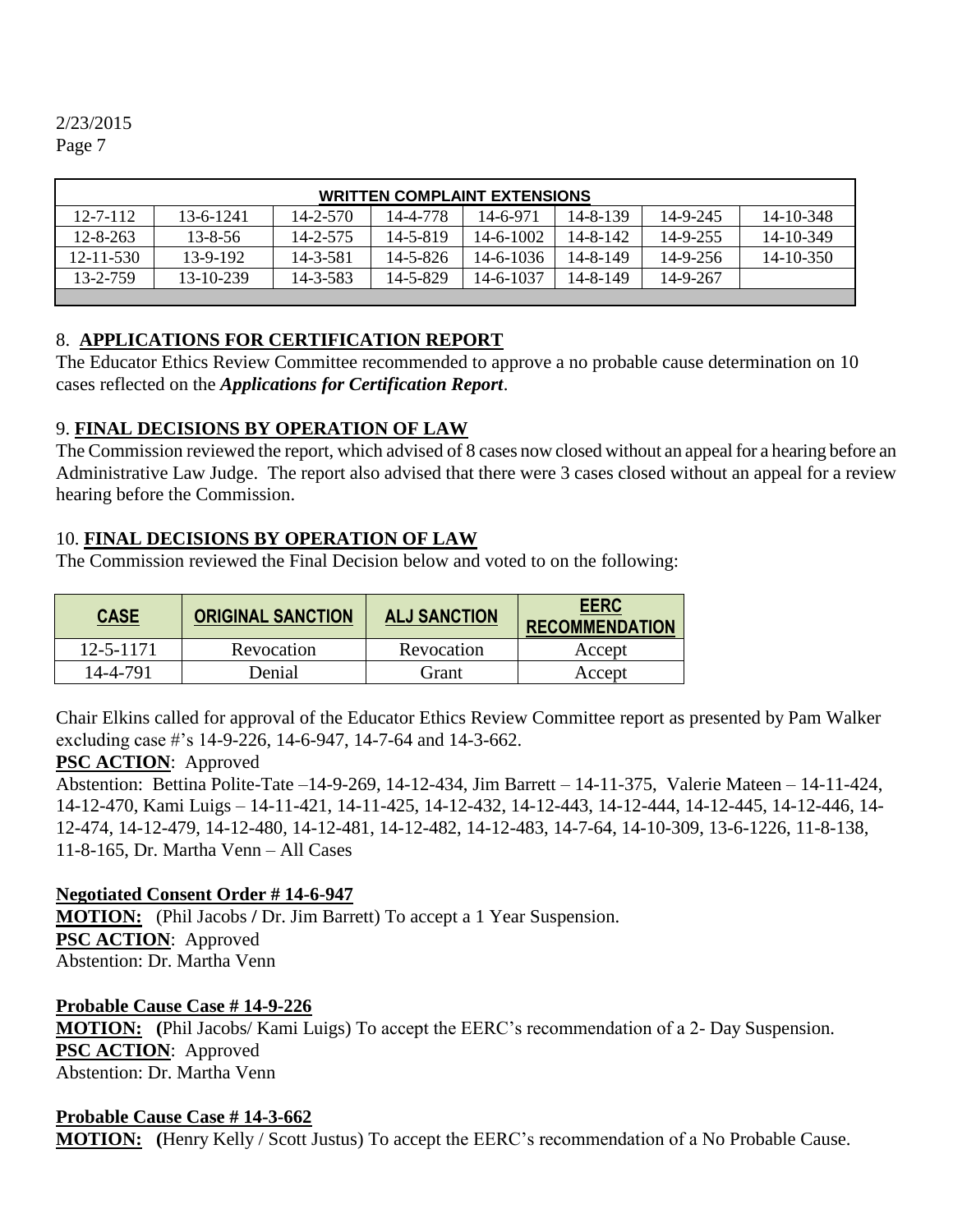**PSC ACTION**: Approved Abstention: Dr. Martha Venn, David Johnson Opposed: Jim Barrett, Carol Rivera

### **Probable Cause Case # 14-7-64**

**MOTION: (**Scott Justus / Phil Jacobs) To reject the EERC's recommendation of a 2 Year Suspension. **PSC ACTION**: Approved Abstention: Kami Luigs, Dr. Martha Venn

## **B. Educator Preparation Standing Committee**

Committee Vice Chair, Phil Jacobs, presented the report of the Educator Preparation Standing Committee. The Committee recommends the following approval actions.

|             | <b>EPP</b>                           | <b>January 2015 Detailed Approval Recommendations</b>                                                                                                                                                                                                                                                                                                                                                                                                                                                                                                                                                                                                                                                                                                                                                                                                                                                                                          | <b>Additional</b><br><b>Action</b><br><b>Required</b> |
|-------------|--------------------------------------|------------------------------------------------------------------------------------------------------------------------------------------------------------------------------------------------------------------------------------------------------------------------------------------------------------------------------------------------------------------------------------------------------------------------------------------------------------------------------------------------------------------------------------------------------------------------------------------------------------------------------------------------------------------------------------------------------------------------------------------------------------------------------------------------------------------------------------------------------------------------------------------------------------------------------------------------|-------------------------------------------------------|
| $\mathbf 1$ | <b>Armstrong State</b><br>University | The Committee recommends Developmental Approval of the<br>Teacher Leader Endorsement Program.                                                                                                                                                                                                                                                                                                                                                                                                                                                                                                                                                                                                                                                                                                                                                                                                                                                  |                                                       |
| 2.          | University of<br>Georgia             | The Committee recommends the Progress Report submitted<br>September 17, 2014, is satisfactory in addressing the areas for<br>improvement for the Healthcare Science and Technology Education<br>Program and the ESOL Endorsement Program.<br>The Committee recommends the areas for improvement be removed.<br>The Committee recommends that while the Progress Report for the<br>Preschool Endorsement Program submitted September 17, 2014,<br>indicates incremental progress in addressing the Standard 2 (element<br>a) area for improvement, the area for improvement remains. The<br>Committee recommends the submission of a Progress Report by July<br>15, 2015, addressing how the program is assuring inter-rater<br>reliability among multiple assessors when assessing candidate<br>performance. In addition, the Progress Report should address how<br>multiple assessors are knowledgeable of assessments and scoring<br>guides. |                                                       |

Vice Chair Luigs called for approval of the Educator Preparation/Certification Committee report as presented by Vice Chair Luigs.

## **PSC ACTION**: Approved

**Abstention**: Valerie Mateen, University of Georgia, Bettina Polite-Tate – Armstrong State University, Dr. Martha Venn - University of Georgia and Armstrong State University